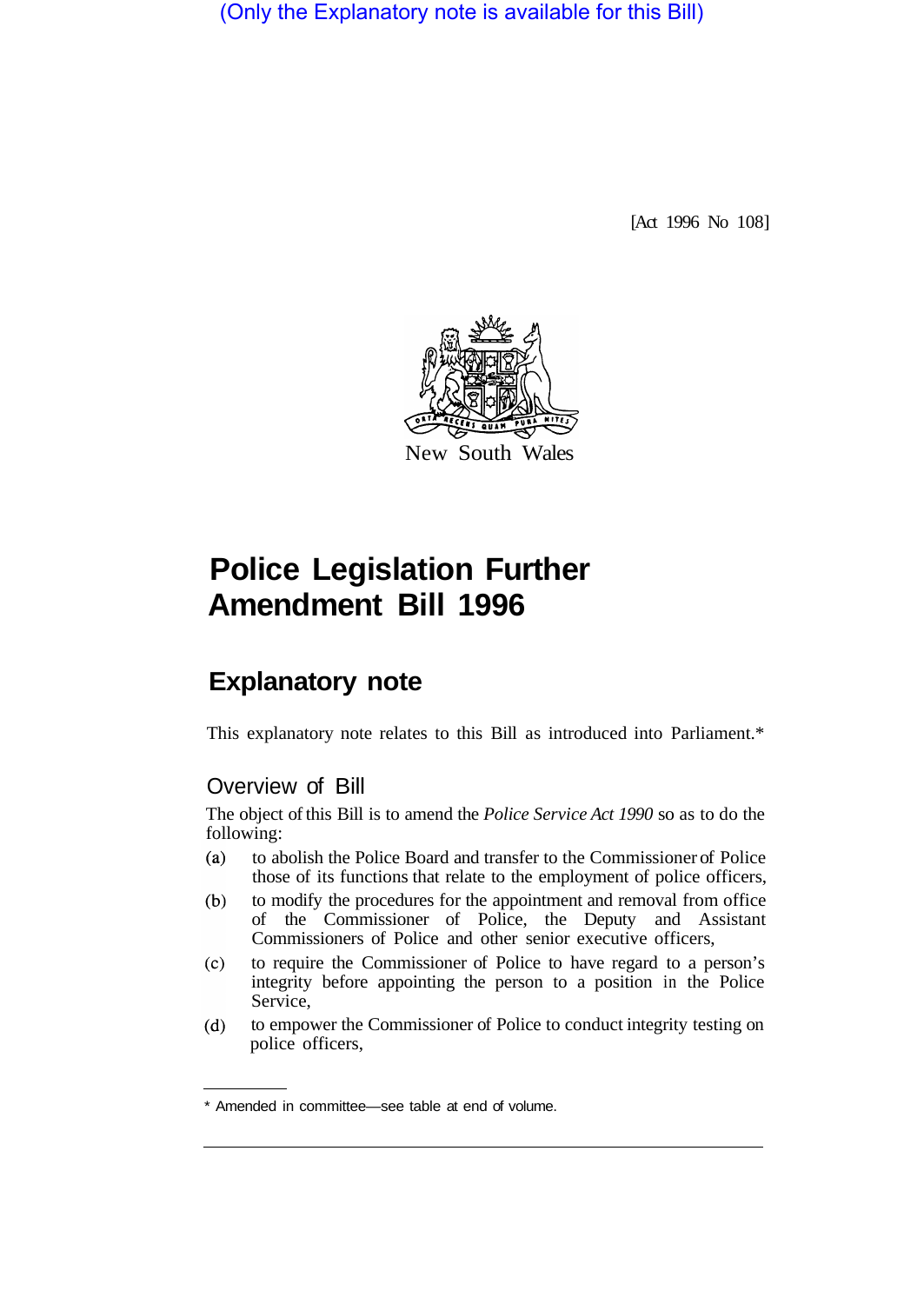Explanatory note

- (e) to empower the Commissioner of Police to remove a police officer from office if he or she ceases to have confidence in the police officer's suitability to continue as a police officer,
- (f) to abolish the upper age limit that currently applies to employment in the Police Service,
- (g) to protect a police officer from reprisal action arising from an allegation made by the police officer about the misconduct or criminal activity of other police officers,
- (h) to make provision with respect to the abuse of alcohol and drugs by police officers,
- (i) to empower the Minister to authorise persons to conduct inquiries into the administration and management of the Police Service,
- (j) to make other minor, consequential and ancillary amendments,
- $(k)$  to enact consequential savings and transitional provisions.

The Bill also makes minor, consequential and ancillary amendments to other Acts and instruments.

### Outline of provisions

**Clause 1** sets out the name (also called the short title) of the proposed Act.

**Clause 2** provides for the proposed Act to commence on a day or days to be appointed by proclamation.

**Clause 3** is a formal provision giving effect to the Schedule of amendments to the *Police Service Act 1990.* 

**Clause 4** is a formal provision giving effect to the Schedule of amendments to other Acts and instruments.

**Schedule 1** contains amendments to the *Police Service Act 1990.* 

#### **Abolition of the Police Board and transfer of the Board's functions to the Commissioner of Police**

There is currently a Police Board, whose functions include the appointment and employment of some police officers. It is proposed to abolish the Police Board (proposed clause 34 of Schedule 4) and transfer its functions,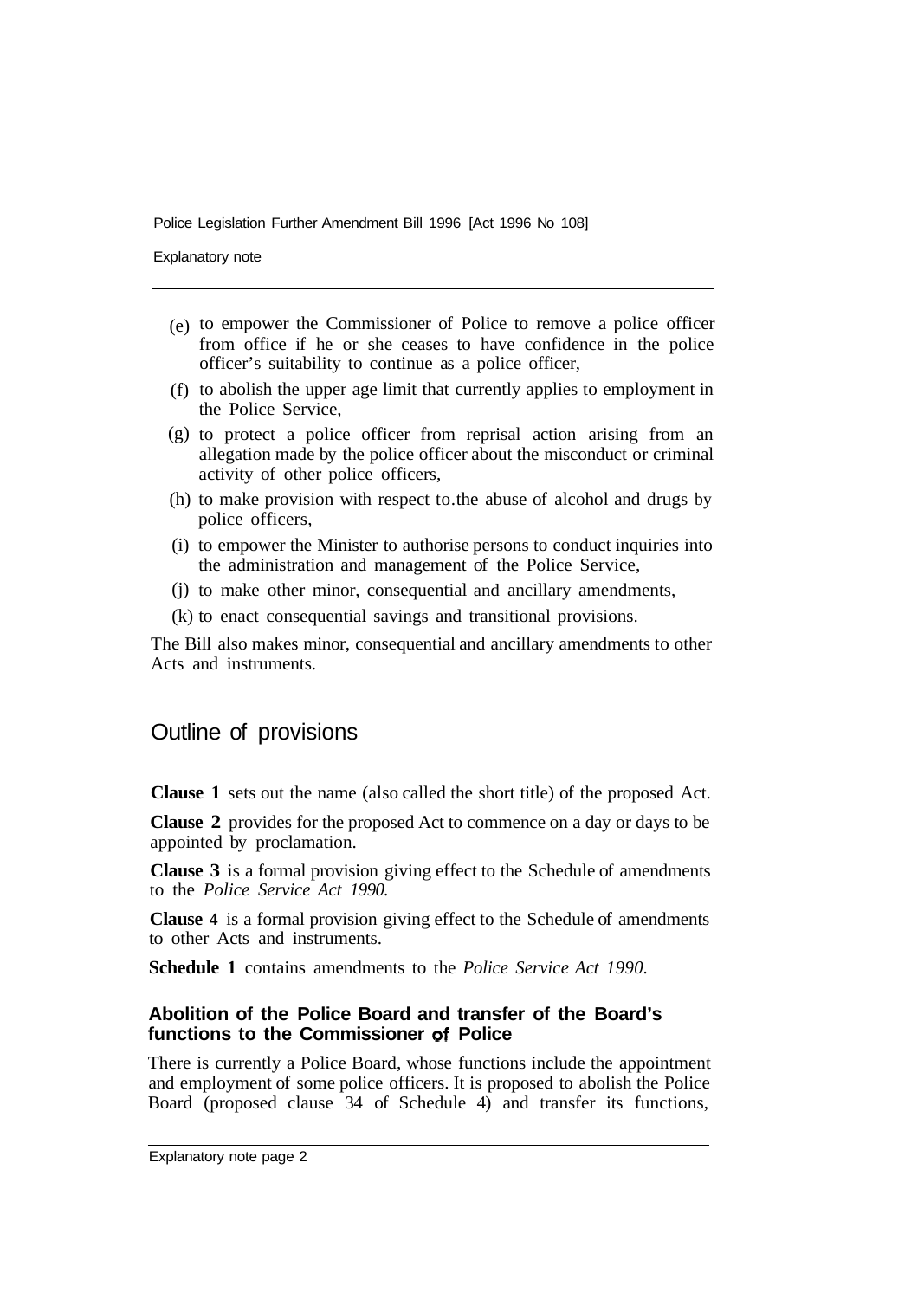Explanatory note

including its status as a party to all contracts of employment with executive officers of the Police Service, to the Commissioner of Police (proposed clause 37 of Schedule 4). Consequential amendments will involve the repeal of Part 3 and Schedule 1, which provide for the constitution and functions of the Police Board, and the conversion of references to the Police Board in other provisions of the Act.

#### **Modification of the procedures for the appointment and removal from office of the Commissioner of Police, the Deputy and Assistant Commissioners of Police and other senior executive officers**

The Commissioner of Police is currently appointed by the Governor on the recommendation of the Minister whose recommendation is based on reports from the Police Board, the internal affairs branch of the Police Service and the Parliamentary Joint Committee on the Independent Commission Against Corruption. It is proposed that in future the Minister's recommendation will be based on a report from the Police Integrity Commission (proposed section  $24(6)$ .

The Deputy Commissioner of Police, as with all other executive officers, is currently appointed by the Governor on the recommendation of the Police Board. It is proposed that in future the recommendation will come from the Commissioner of Police, but be subject to the approval of the Minister (proposed section 36 (1A)). The same provisions will apply to Assistant Commissioners of Police.

Other senior executive officers will no longer be appointed by the Governor but will instead be appointed by the Commissioner (proposed section 36 (1) (b)).

#### **Requirement for Commissioner of Police to have regard to a person's integrity before appointing the person to a position in the Police Service**

At present, appointments of both executive and non-executive positions within the Police Service are required to be the subject of a report by an internal affairs officer under section 94A. It is proposed to repeal that section, and to provide instead for the Commissioner of Police to seek information regarding a proposed appointee's integrity and, in particular, to have regard to any report by the Police Integrity Commission that bears on a proposed appointee's integrity (proposed sections 39 (3), 64 (4) and 71 (2)).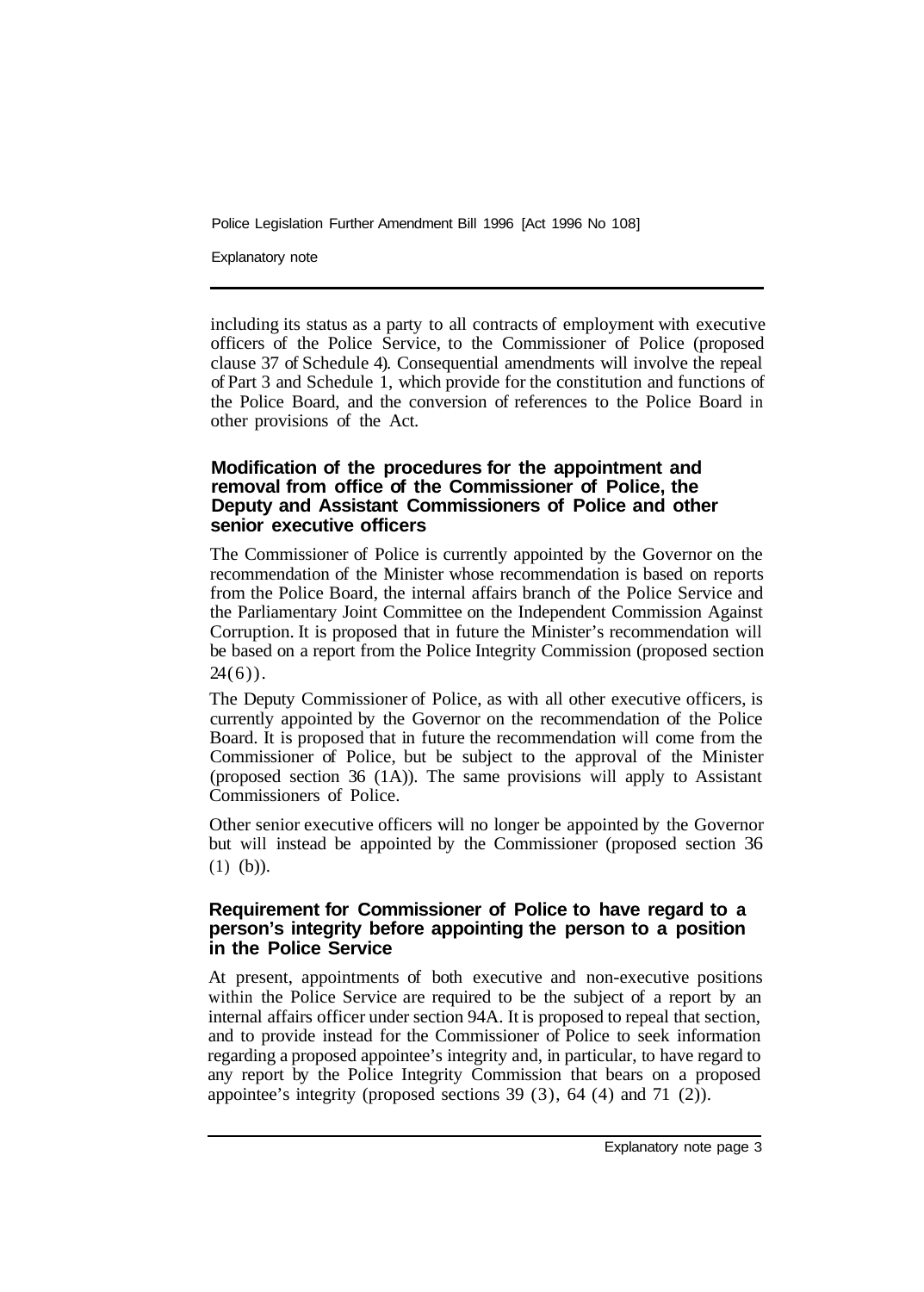Explanatory note

#### **Power of Commissioner of Police to conduct integrity testing on police officers**

It is proposed to authorise the Commissioner to conduct integrity testing programs, being programs that are designed to test the integrity of police officers. It is further proposed to make it clear that certain acts and omissions occurring in the course of such a program are not themselves unlawful, even though they may involve the doing of things that could be construed as invitations to other persons to engage in unlawful behaviour (proposed section 207A).

#### **Power of Commissioner of Police to remove a police officer from office if he or she ceases to have confidence in the police officer's suitability to continue as a police officer**

At present, a police officer can be dismissed from office only as a result of disciplinary proceedings (sections 179 and 180) or as a result of adverse information arising from the Police Royal Commission (section 181B). In some cases, an appeal against dismissal lies to the Government and Related Employees Appeal Tribunal. It is proposed to empower the Commissioner to remove a police officer from the Police Service, in circumstances where there is no proven misbehaviour, on the ground that the Commissioner no longer has confidence in the police officer's suitability (proposed section 18 1D).

It is proposed to confer on the Supreme Court a power to review decisions or orders of the Commissioner of Police to remove a police officer under the proposed section, but otherwise no appeal or review mechanism is to be available. The Supreme Court's jurisdiction to review such a decision or order is cast in terms that will attract the kind of judicial review referred to in such cases as *Avon Downs Pty Ltd v Federal Commissioner of Taxation*  (1949) 78 CLR 353, *Buck v Bavone* (1976) 135 CLR 110, and *Minister for Immigration v Wu Shan Liang* (1996) 70 ALJR 568. These cases relate to the review of decisions dependent on the *opinion* or *satisfaction* of an authority making a decision. In the *Wu Shan Liang* case, it was said that the judgment of Gibbs J in *Buck v Bavone* accurately reflects the position relating to judicial review at common law of such decisions (prior, in the case of Commonwealth enactments, to the *Administrative Decisions (Judicial Review) Act 1977* of the Commonwealth). Gibbs J said:

It is not uncommon for statutes to provide that a board or other authority shall or may take certain action if it is satisfied of the existence of certain matters specified in the statute. Whether the decision of the authority under such a statute can be effectively

Explanatory note page 4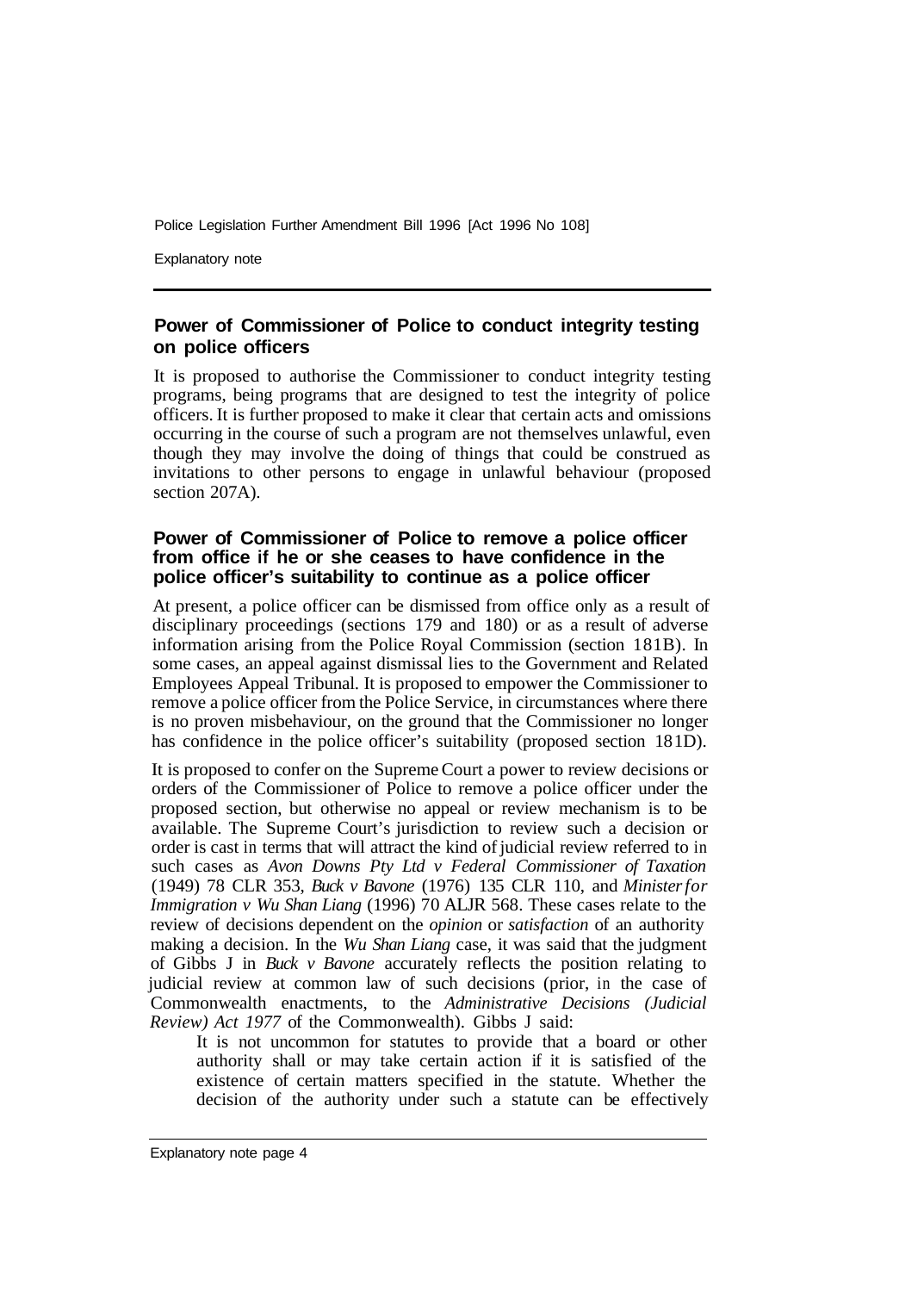Explanatory note

reviewed by the courts will often largely depend on the nature of the matters of which the authority is *required to be satisfied.* In all such cases the authority must act in good faith; it cannot act merely arbitrarily or capriciously. Moreover, a person affected will obtain relief from the courts if he can show that the authority has misdirected itself in law or that it has failed to consider matters that it was required to consider or has taken irrelevant matters into account. Even if none of these things can be established, the courts will interfere if the decision reached by the authority appears so unreasonable that no reasonable authority could properly have arrived at it. However, where the matter of which the authority is required to be satisfied is a matter of opinion or policy or taste it may be very difficult to show that it has erred in one of these ways, or that its decision could not reasonably have been reached. In such cases the authority will be left with a very wide discretion which cannot be effectively reviewed by the courts. (Italics supplied.)

These principles will be made applicable to the judicial review of a decision or order of the Commissioner to remove an officer under the proposed section.

The new section will supersede section 181B, which is therefore proposed to be repealed. Also, the distinction between the dismissal procedures under sections 179 and 180 is proposed to be abolished, so enabling section 180 to be repealed.

#### **Abolition of the upper age limit that currently applies to employment in the Police Service**

It is proposed to abolish the upper age limit of 65 years that currently applies to members of the Police Service. This proposal will bring the Police Service into line with the rest of the public sector.

#### **Protection of police officers from reprisal action arising from allegations about the misconduct or criminal activity of other police officers**

It is proposed to encourage police officers to make use of established procedures for reporting alleged corruption and misbehaviour in the Police Service by protecting them from reprisal action from other police officers. The protection is proposed to be provided by the creation of an offence, having a maximum penalty of \$5,000 or 12 months' imprisonment, for the taking of reprisal action where an allegation has been made by a police officer in the course of his or her duty or in accordance with the complaint procedures set out in the Act (proposed section 206).